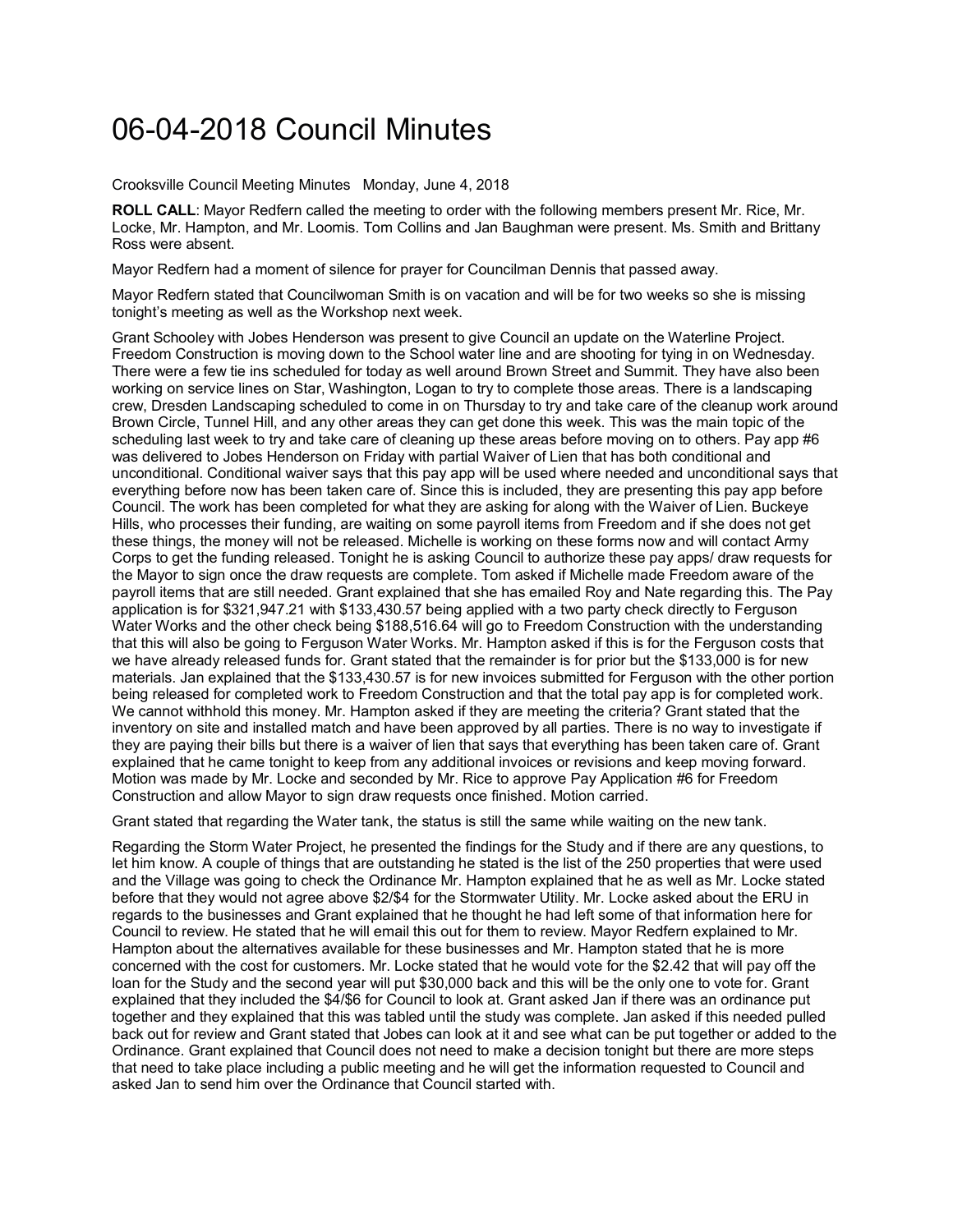**MINUTES:** Motion to approve Clerk's minutes was made by Mr. Rice and seconded by Mr. Locke. Motion carried.

**APPROVAL OF REPORTS:** Motion to approve June Revenue Adjustments to the 2018 Budget was made by Mr. Rice and seconded by Mr. Locke. Motion carried.

**SOLICITOR'S LIST:** Jan stated that she has nothing new to present to Council tonight.

**PAID BILLS**: A motion to approve Resolution 2018-40 paid bills and payroll was made by Mr. Rice and seconded by Mr. Locke. Motion carried.

**TO BE PAID BILLS**: A motion to approve Resolution 2018-41 to be paid bills was made by Mr. Rice and seconded by Mr. Locke. Motion carried.

**TRANSFER**: A motion to approve Resolution 2018-42 transferring funds was made by Mr. Rice and seconded by Mr. Locke. Motion carried.

**PARK & RECREATION:** Chris Mohler was present representing the Peerless Lodge to ask Council for approval to have free swim during the  $8<sup>th</sup>$ Annual Community Celebration on June  $30<sup>th</sup>$  as this has been done in the past from 12pm- 9pm. Motion was made to approve free swim on the 30<sup>th</sup>of June from 12pm-9pm by Mr. Rice and seconded by Mr. Locke. Motion carried.

Pool Manager, Jody Bowen was present with Kate Mills and Maranda Burgess to discuss with Council a few items. She first of all wanted to verify that this free swim would be held until 9pm since the pools normal closing time is 8pm. She explained that the pool season has been going well and have started swim lessons and water aerobics. There was a rescue that had to be done Sunday of a 3-year-old and Bailey O 'Neal saved the child but there are concerns with chair #1 and would like to pull the portable lifeguard chair over by the shallow end. There has been a trouble with tobacco and she has put up a sign that states no tobacco within 50 feet from the pool. Tom explained that there is a Village policy that there is to be no tobacco products on Village premises. She explained that she has spoken with the children's mom but it is not working. Mayor Redfern suggested she call the police. Ms. Bowen asked if she could hire sub guards due to 10 being off this week and Tom replied that she is the Manager. Mr. Hampton stated that he wants to make sure that is as long as our people gets their hours first. She explained that the scheduling is being done to be equal to all. There has been an interest in sno cones and she spoke with Siemers who would bring in an ice chest and would charge us \$1 for either the 15 or 17lb bag of ice and there is a contract on this. There would be an \$0.82 profit per dollar on the sno cones and Brittany told Jody to ask Council if the contract could be done with Siemers for this to do a one-time delivery for 50 bags of ice. Tom Collins stated that he would like to see the contract first. Jody let Council know that the assistant manager put in his one week notice this week and asked what the procedure would be to hire another assistant manager. Tom asked if one of them was there that Village interviewed and suggested that this be the one that gets this position as he was speaking of Casey. Jody explained that she is on vacation and come in late with wet hair and she has to do personal business on her phone until waiting until she is off and can only work two days off next week and needs every Wednesday and Thursday off to play softball. Jody proposes Maranda Burgess be the assistant manager. Tom asked about her being off on maternity leave. There are a few lifeguards who can take her place until she comes back. Tom stated that she was one of the ones that was interviewed as well. Jody explained that she is having a difficult time with the backboard and would like to purchase a different one. She stated that it would cost \$344.50 from OP Aquatics and would not have to go through another vendor. She explained the board and the advantages of having this one compared to other ones. Tom told her to just do a requisition form for this. Ralph explained that the one she is referencing are used for water rescues. Jody thanked Council for believing in her. Mr. Loomis asked if there would be a possibility of doing swim lessons in the evening due to people working during the days and not able to bring them even if it is during regular hours. Jody stated that the Facebook page is called The Crooksville Pool. Kate Mills was present to discuss with Council about the water aerobics and helps with swim lessons. She explained that it is a pool workout and created for her mother and would like to keep doing this. Mr. Rice asked if there was a problem on why she was present. She explained that New Lex was uneasy with this and just wanted to come introduce herself to Council and see if there were any questions and ask about the money involved to be clarified. Jody explained that the money involved with the water aerobics was what was in question. For water aerobics, it is \$2 per person and Kate stated that she clocks out for water aerobics and swim lessons and what she makes depends on how many people are present. Jody explained that for swim lessons which cost \$30, it gives \$20 to the instructor, \$5 to American Red Cross, and \$5 goes to the pool. Mr. Hampton explained that this is how it has been done in the past and Tom stated that there was no problem with this. Mr. Rice stated that he has a concern that she works for \$2 if only one person comes but she stated that she is fine with this.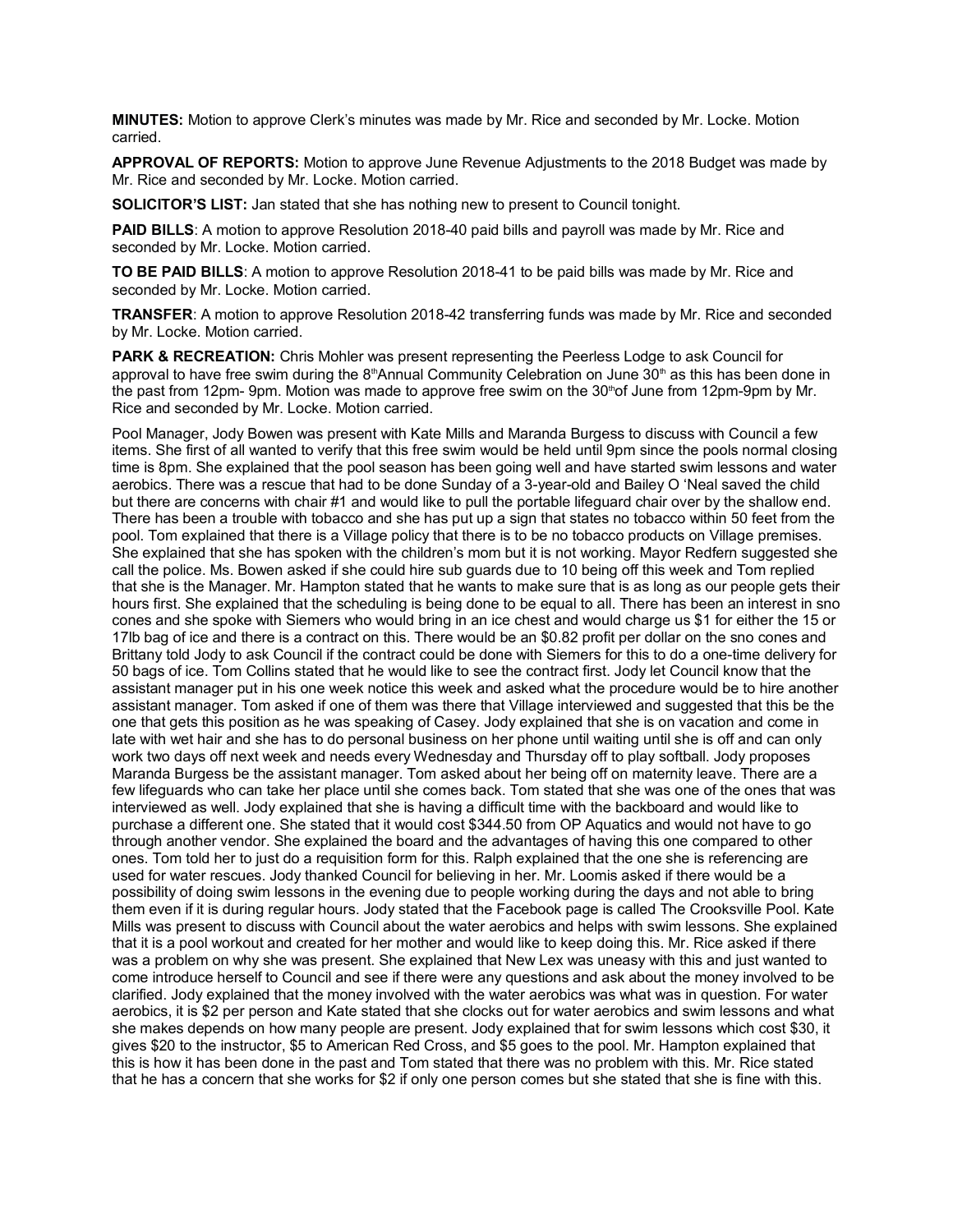**SERVICE:** Mayor Redfern presented all the data for CMI Waste Removal to Council for Trash Hauling Permit. They made the \$1 million limit for insurance but the policy expires on 8/8/2018 and are in compliance. Mr. Loomis stated that his problem is that they had to be called by the Police Chief and told they can't haul in town if they don't submit their paperwork before they complied. Mayor Redfern explained that they have complied and Tom stated that Council should set a limit for when they have to comply by. This will be a legislative change to add a late fee. Jan asked if she should but together an amendment to the ordinance to make it \$300 if they are not in compliance by January 31<sup>st</sup>. Jan explained that this can be put together as a first reading and she will get the paperwork together for the following meeting. Motion to approve the first reading of this amendment to the trash Ordinance was made by Mr. Hampton and seconded by Mr. Locke. Motion carried. This Ordinance will be Ordinance Number 2623.

Motion to approve Trash Hauling Permit for CMI Waste Removal was made by Mr. Hampton and seconded by Mr. Locke. Vote went as follows: Mr. Rice yes, Mr. Locke yes, Mr. Hampton yes, and Mr. Loomis no. Motion carried.

**SAFETY:** Fire/EMS Chief Ralph Hill explained that he will have last month's numbers to Council by the end of the week. Mr. Locke asked Chief Hill if he had gotten a hold of MR. Kelly and Chief Hill responded that he is waiting for Mr. Kelly to get back with him.

**BUILDING:** Motion to approve Building Permit for Jon Bauer at 116 E Main Street for a Fence was made by Mr. Hampton and seconded by Mr. Loomis. Motion carried.

Motion to approve Building Permit for Frankie Leeka at 573 Washington Street for a Fence was made by Mr. Hampton and seconded by Mr. Locke. Motion carried.

Motion to approve Building Permit for Ralph Donaldson at 210 High Street for a Garage Addition was made by Mr. Hampton and seconded by Mr. Loomis. Motion carried.

**LEGISLATIVE:** Motion to approve the first reading of Resolution 2018-43, a Resolution Repealing Resolution 2018-24, and Authorizing an Offer and Expenditure of \$500.00 for Purchase of Property from the State of Ohio and Approving Plat, Legal Description, and Special Conveyance Covenants was made by Mr. Hampton and seconded by Mr. Rice. Motion carried.

## **OTHER OLD BUSINESS:** Nothing.

**NEW BUSINESS:** Mr. Hampton stated that he believes it was an oversight and should have been done back when Council and employees received their 3% increase, but that Solicitor Jan Baughman should have received this as well. Motion was made by Mr. Hampton and seconded by Mr. Rice to approve the 3% increase to pay for Solicitor, Jan Baughman. Motion carried.

Mr. Rice stated that he had a procedural question and asked what the process would be about replacing Councilman Dennis. Tom explained that Council has 30 days to appoint someone and after that time, the Mayor can appoint someone. Mr. Hampton stated that he is ready to recommend someone today. He recommends Chris Mohler to be appointed to the unexpired Council term. Mr. Hampton recommended appointing Chris Mohler to Council and was seconded by Mr. Rice. Motion carried.

Jan Baughman asked if Council would like to go ahead and swear Mr. Mohler in and go back to the ODOT resolution. Council stated that they would.

Mr. Hampton stated that he did not always see eye to eye with Mr. Dennis but he was one of his favorite people of all time and helped him with football, etc. He stated that they are good people and maybe they did not see eye to eye politically but losing Mr. Dennis was a loss to this town. He stated that he will miss him.

Motion to suspend the rules for Resolution 2018-43, a Resolution Repealing Resolution 2018-24, and Authorizing an Offer and Expenditure of \$500.00 for Purchase of Property from the State of Ohio and Approving Plat, Legal Description, and Special Conveyance Covenants was made by Mr. Locke and seconded by Mr. Hampton. Motion carried.

Motion to accept Resolution 2018-43, a Resolution Repealing Resolution 2018-24, and Authorizing an Offer and Expenditure of \$500.00 for Purchase of Property from the State of Ohio and Approving Plat, Legal Description, and Special Conveyance Covenants was made by Mr. Rice and seconded by Mr. Hampton. Motion carried.

**EXECUTIVE SESSION:** Motion to go into executive session per ORC 121.22 (G) (3) for Possible Litigation was made by Mr. Rice and seconded by Mr. Mohler. Motion carried.